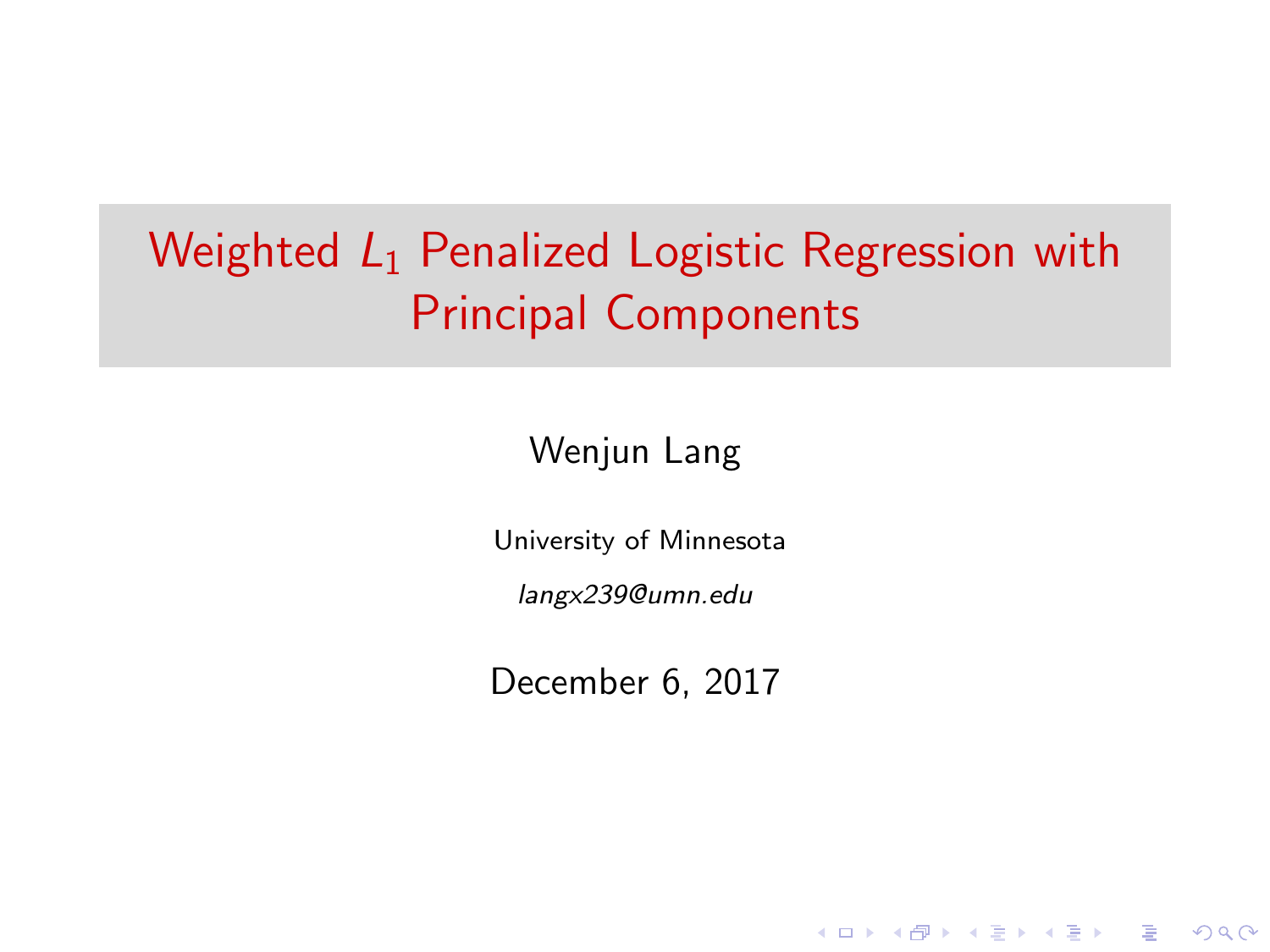# Principal Components

#### Principal Components

- $\triangleright$  An orthogonal transformation of input matrix X.
- $\triangleright$  The first few principal components explain major amount of variation of X.

**KORK ERKER ADE YOUR** 

### Classification with Principal Components

- $\blacktriangleright$  Achieve dimension reduction.
- $\triangleright$  Get better prediction accuracy.
- $\blacktriangleright$  E.g.: eigenface.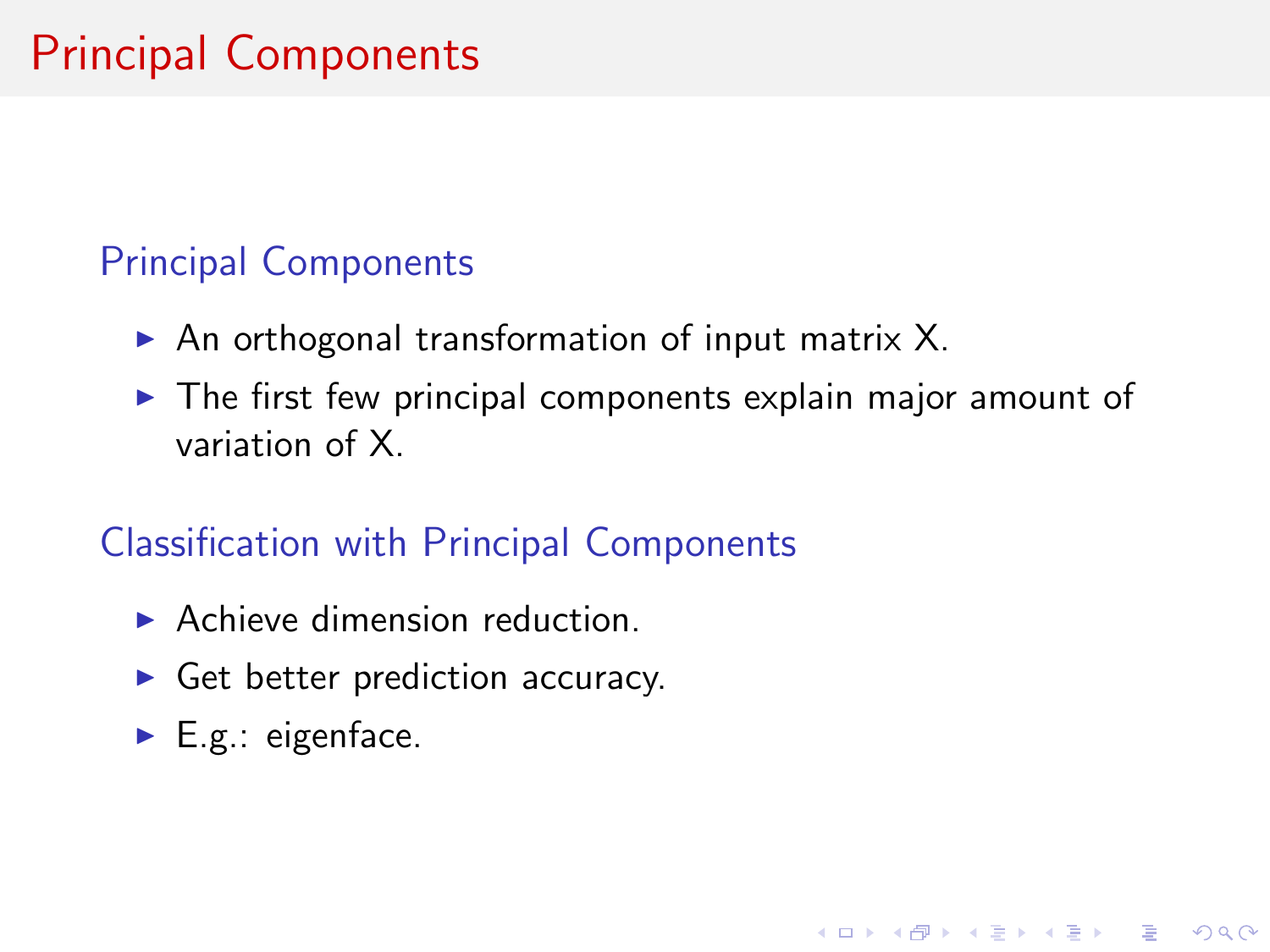## Classification with Principal Components

#### **Eigenface**



First row: the leftmost is the average face and the others are top two eigenfaces. Second row: eigenfaces with least three eigenvalues.

**KORK STRAIN A BAR SHOP**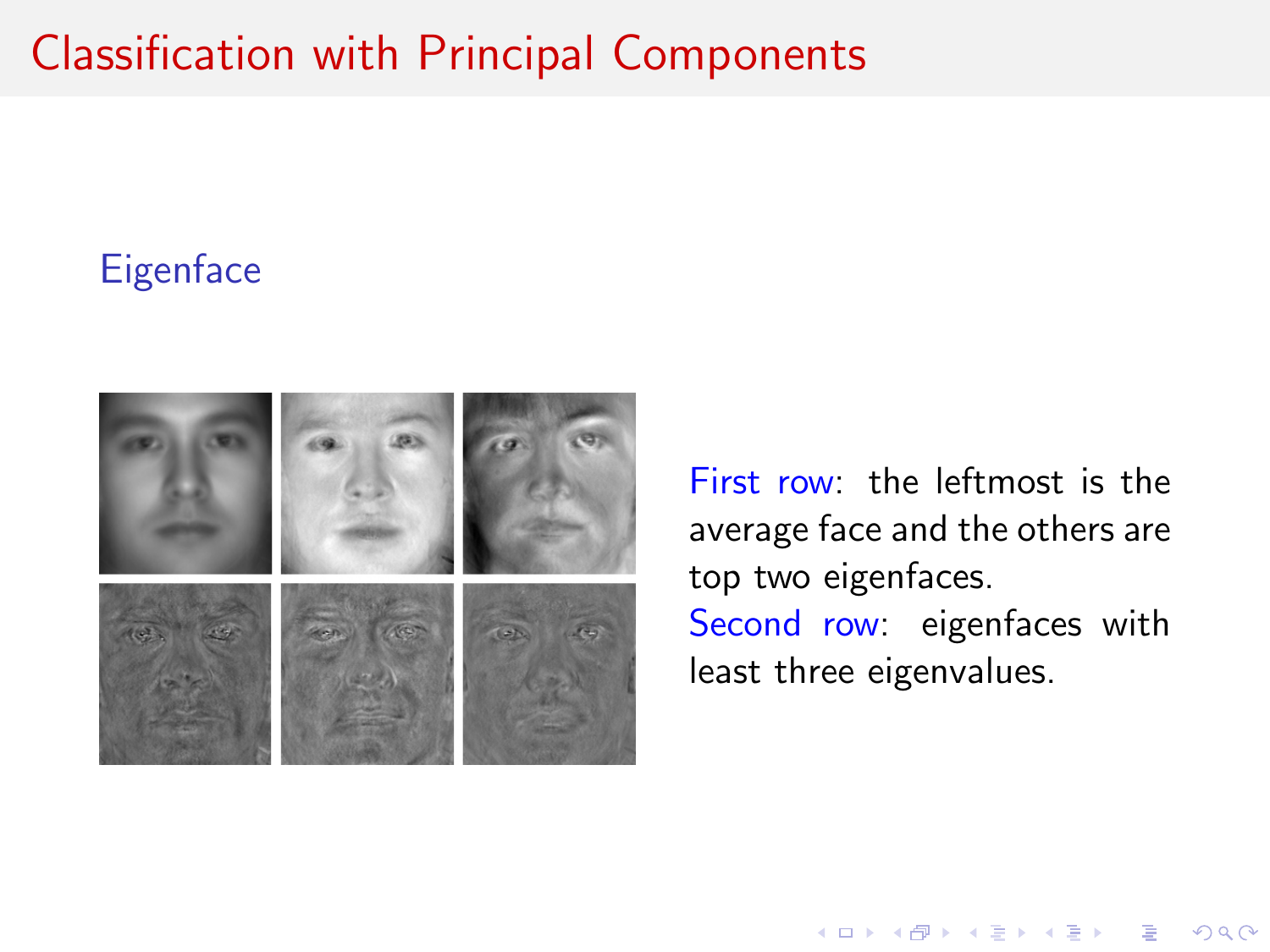### Select First k Principal Components?

 $\triangleright$  May not work well if y is strongly correlated with last few principal components.



 $k = 1$ , poor classification  $k= 2$ , no dimension reduction

**K ロ ト K 何 ト K ヨ ト** 

 $2990$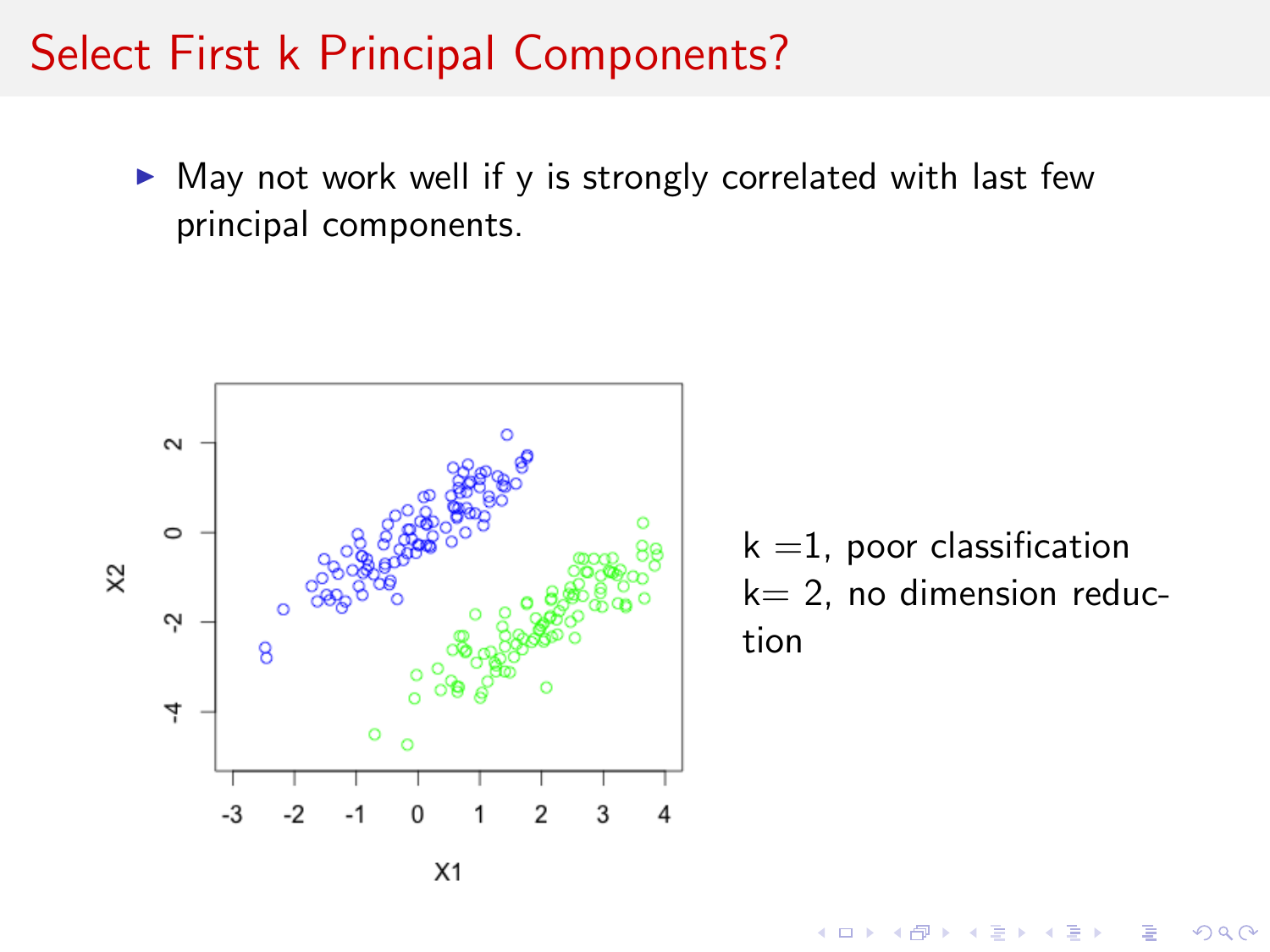We want to achieve...

 $\triangleright$  PCs with higher variances should be more important than PCs with lower variances.

K ロ ▶ K @ ▶ K 할 > K 할 > 1 할 > 1 이익어

 $\triangleright$  Should also consider the association between X and Y.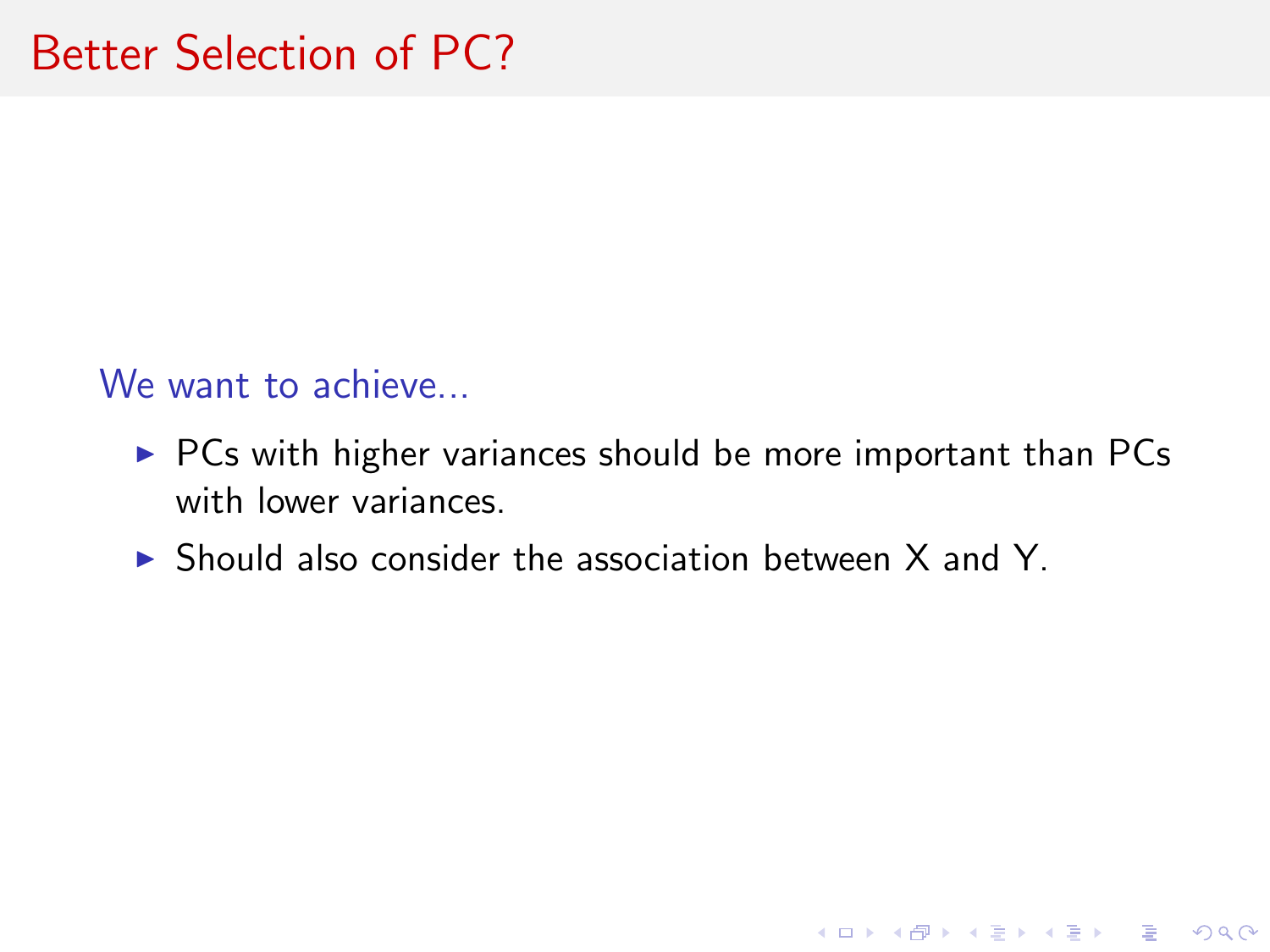## Weighted  $L_1$  Penalized Logistic Regression with Principal **Components**

- $\blacktriangleright$   $X = UDV^T$ .
- $\triangleright$  U: normalized principal components of X.
- $\triangleright$  D: diagonal matrix of singular values of X.

Weighted  $L_1$  Penalized Logistic Regression in PC space

$$
\hat{\gamma} = \underset{\gamma}{\arg\min} \ -\ell(\gamma) + \lambda ||D^{-1}\gamma||_1
$$

$$
\ell(\gamma) = \underset{\gamma}{\arg\min} \ -\frac{1}{n} \sum_{i=1}^n (y_i U_i^T \gamma - \log(1 + \exp(U_i^T \gamma)))
$$

**KORK ERKER ADE YOUR**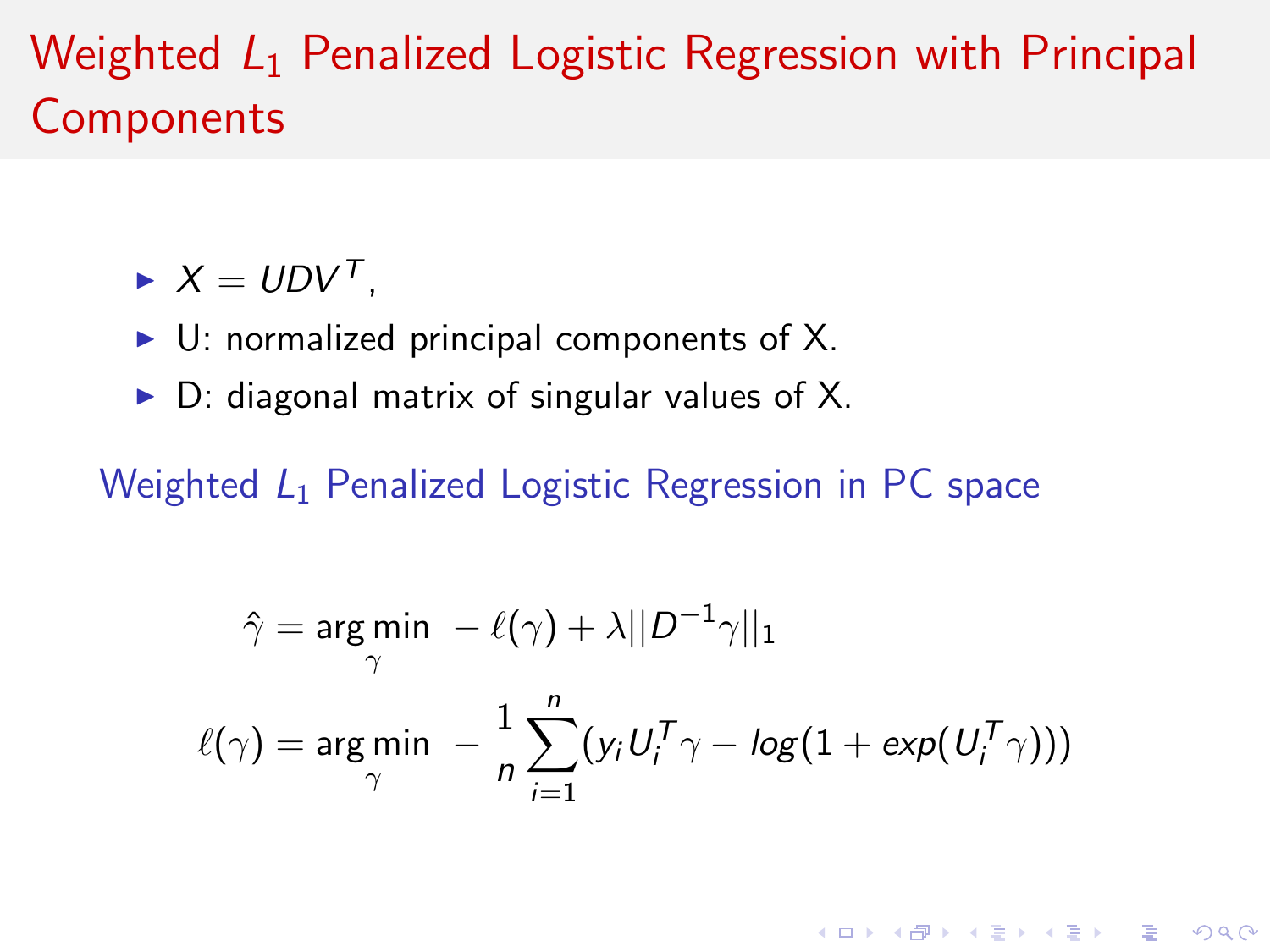$D = diag(d_1, d_2, \dots, d_p)$ . Larger  $d_i$ , larger variance of the PC.

$$
\hat{\gamma} = \underset{\gamma}{\arg \min} \ -\ell(\gamma) + \lambda \sum_{i=1}^{n} |\frac{\gamma_i}{d_i}|
$$

 $\triangleright$  Smaller penalty on PCs with higher variances. Coefficients for X:

$$
\hat{\beta} = (DV^{\mathcal{T}})^{-1} \hat{\gamma}
$$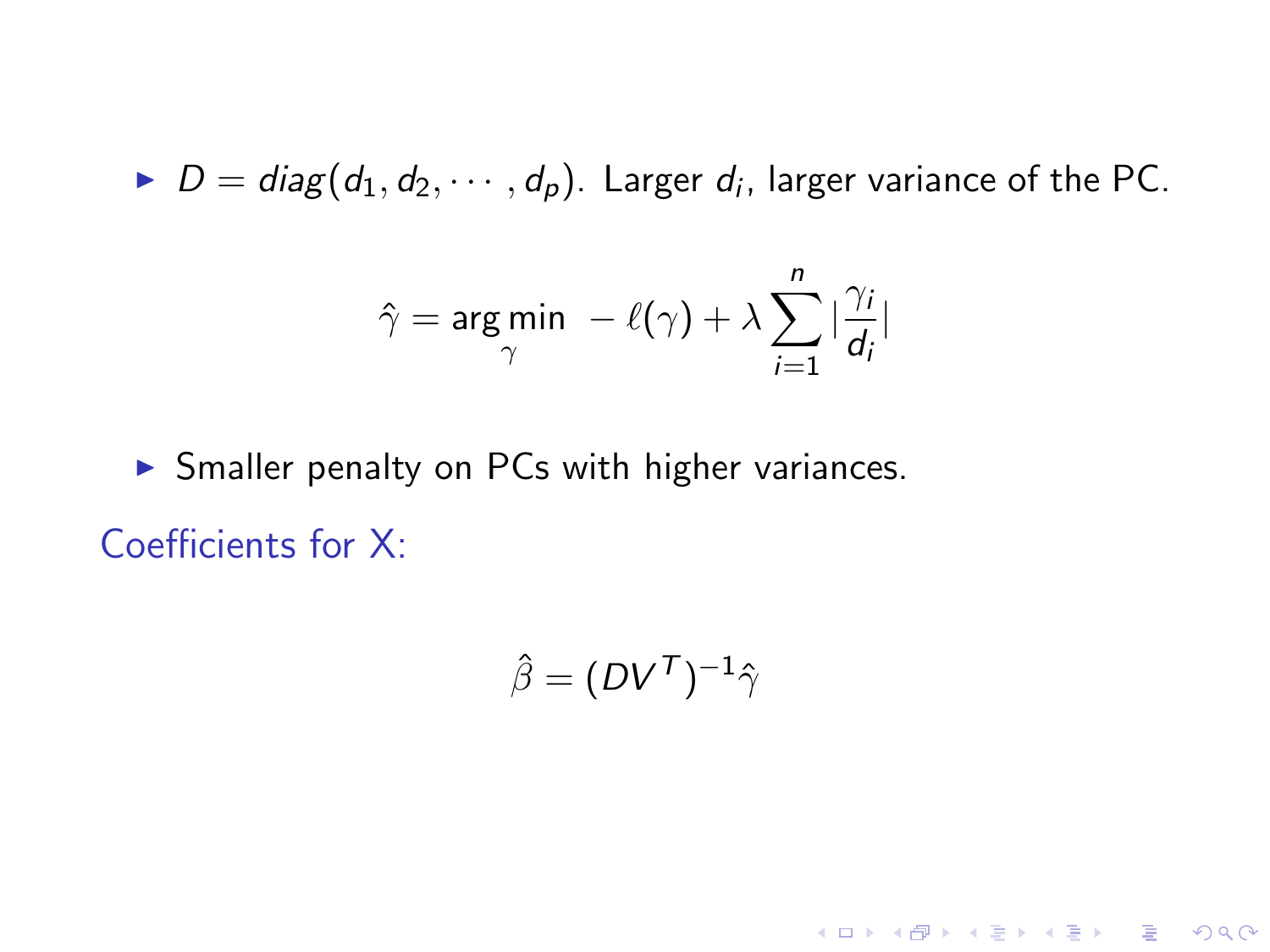### Optimization Problem

Minimize 
$$
-\frac{1}{n}\sum_{i=1}^{n}(y_iU_i^T\gamma - \log(1 + \exp(U_i^T\gamma))) + \lambda||D^{-1}\gamma||_1
$$

K ロ ▶ K @ ▶ K 할 > K 할 > 1 할 > 1 이익어

- $\triangleright$  U: Normalized Principal Components of X.
- $\triangleright$  D: Diagonal matrix of singular values of X.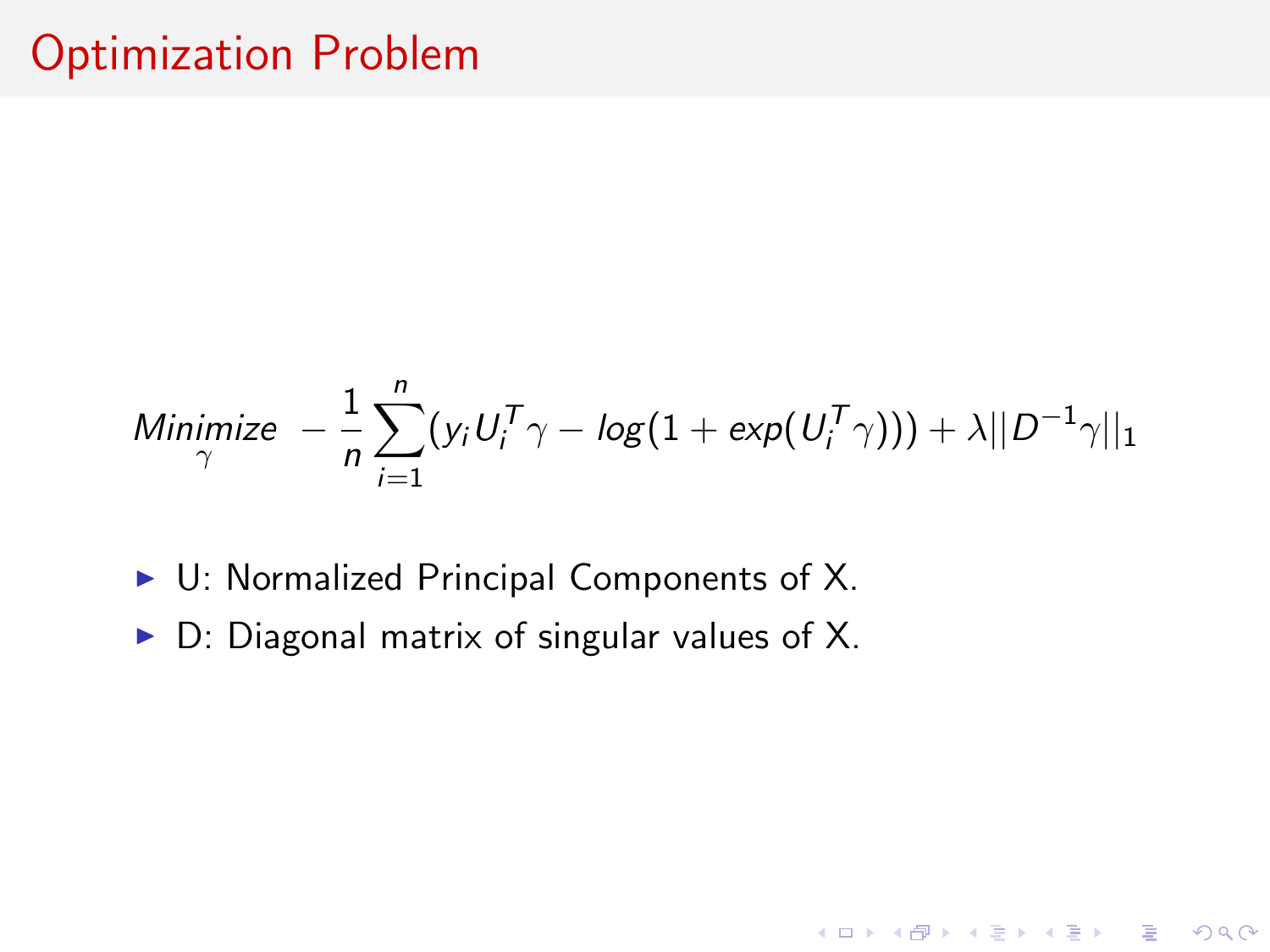### Majorization Step:

$$
Q(\gamma|\hat{\gamma}^{old}) = -\frac{1}{n} [\ell(\hat{\gamma}^{old}) + \nabla \ell(\hat{\gamma}^{old})^T (\gamma - \hat{\gamma}^{old})
$$
  

$$
-\frac{1}{2} (\frac{1}{4} + 10^{-6}) (\gamma - \hat{\gamma}^{old})^T U^* U^* (\gamma - \hat{\gamma}^{old})] + \lambda \sum_{j=2}^{p+1} \frac{1}{d_j} |\gamma_j|
$$

where

$$
U^*=(\mathbb{1}_n,U)
$$

K ロ ▶ K @ ▶ K 할 ▶ K 할 ▶ | 할 | ⊙Q @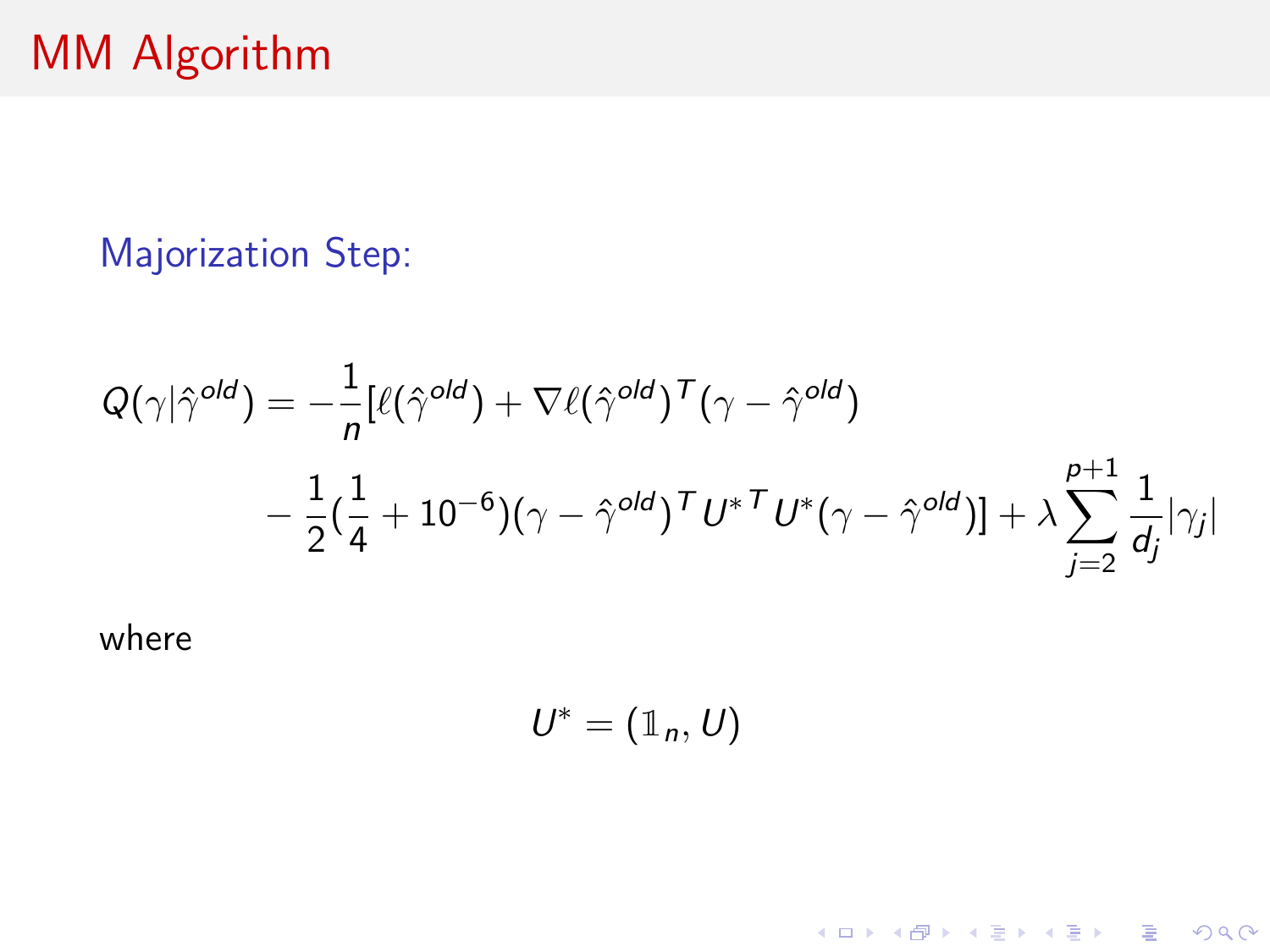Note that

$$
U^* \bigg[ U^* = \begin{bmatrix} n & \cdots & \cdots & \cdots & \cdots & \cdots & \cdots & \cdots & \cdots & \cdots & \cdots & \cdots & \cdots & \cdots & \cdots & \cdots & \cdots & \cdots & \cdots & \cdots & \cdots & \cdots & \cdots & \cdots & \cdots & \cdots & \cdots & \cdots & \cdots & \cdots & \cdots & \cdots & \cdots & \cdots & \cdots & \cdots & \cdots & \cdots & \cdots & \cdots & \cdots & \cdots & \cdots & \cdots & \cdots & \cdots & \cdots & \cdots & \cdots & \cdots & \cdots & \cdots & \cdots & \cdots & \cdots & \cdots & \cdots & \cdots & \cdots & \cdots & \cdots & \cdots & \cdots & \cdots & \cdots & \cdots & \cdots & \cdots & \cdots & \cdots & \cdots & \cdots & \cdots & \cdots & \cdots & \cdots & \cdots & \cdots & \cdots & \cdots & \cdots & \cdots & \cdots & \cdots & \cdots & \cdots & \cdots & \cdots & \cdots & \cdots & \cdots & \cdots & \cdots & \cdots & \cdots & \cdots & \cdots & \cdots & \cdots & \cdots & \cdots & \cdots & \cdots & \cdots & \cdots & \cdots & \cdots & \cdots & \cdots & \cdots & \cdots & \cdots & \cdots & \cdots & \cdots & \cdots & \cdots & \cdots & \cdots & \cdots & \cdots & \cdots & \cdots & \cdots &
$$

K ロ ▶ K @ ▶ K 할 ▶ K 할 ▶ | 할 | ⊙Q @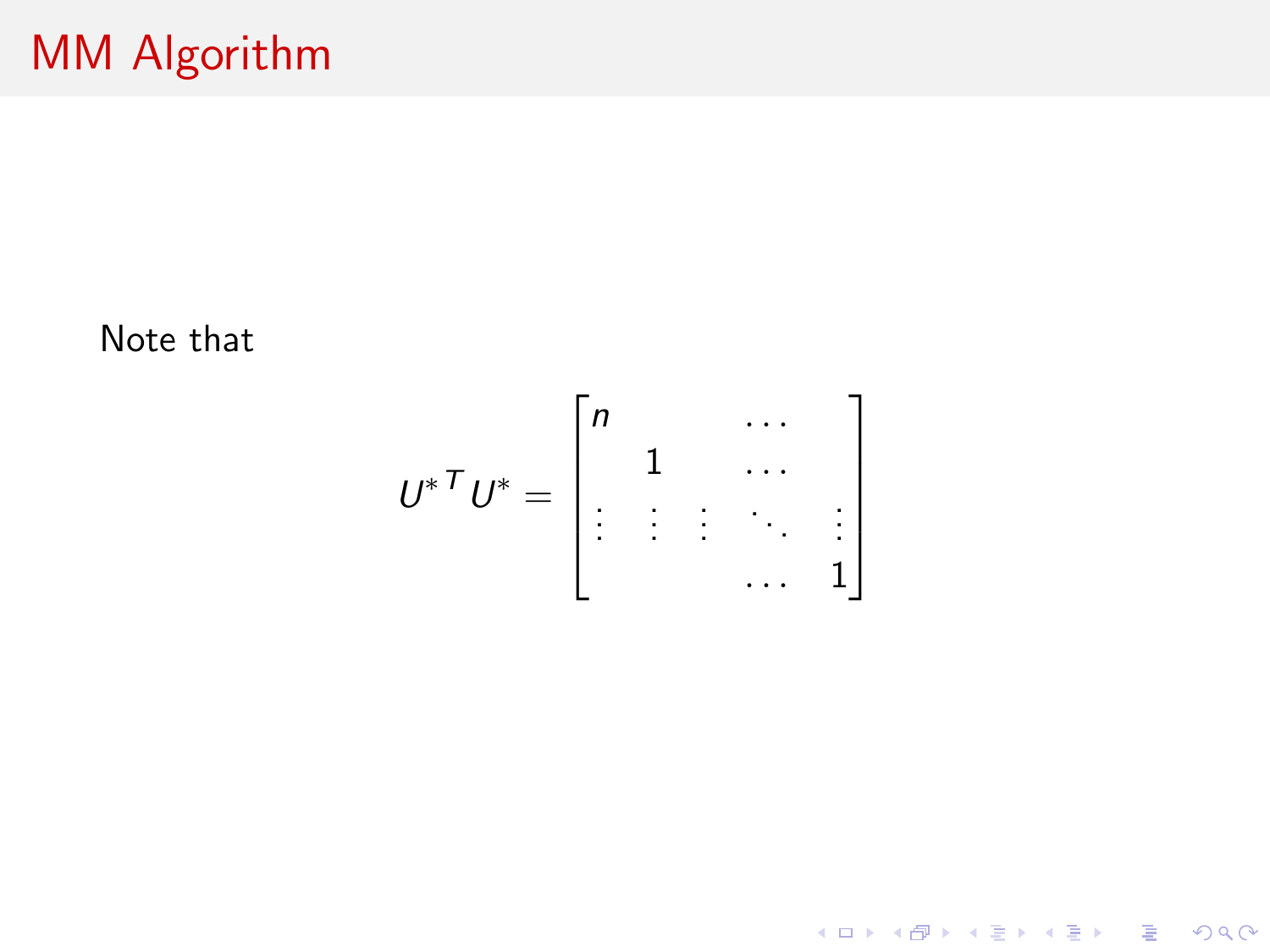## MM Algorithm

$$
Q(\gamma | \hat{\gamma}^{old}) = -\frac{1}{n} \ell(\hat{\gamma}^{old}) - \frac{1}{n} \sum_{j=1}^{p+1} [\nabla_j \ell(\hat{\gamma}^{old}))(\gamma_j - \hat{\gamma}^{old}_j) - \frac{1}{2} (\frac{1}{4} + 10^{-6}) ||u_j||^2 (\gamma_j - \hat{\gamma}^{old}_j)^2] + \lambda \sum_{j=2}^{p+1} \frac{1}{d_j} |\gamma_j|
$$

Minimization Step:

$$
\hat{\gamma}^{\text{new}}_j = S(\hat{\gamma}^{\text{old}}_j + \frac{\nabla_j \ell(\hat{\gamma}^{\text{old}})}{(\frac{1}{4}+10^{-6})||u_j||^2}, \frac{n\lambda}{(\frac{1}{4}+10^{-6})||u_j||^2d_j})
$$

K ロ X イロ X K ミ X K ミ X ミ X Y Q Q Q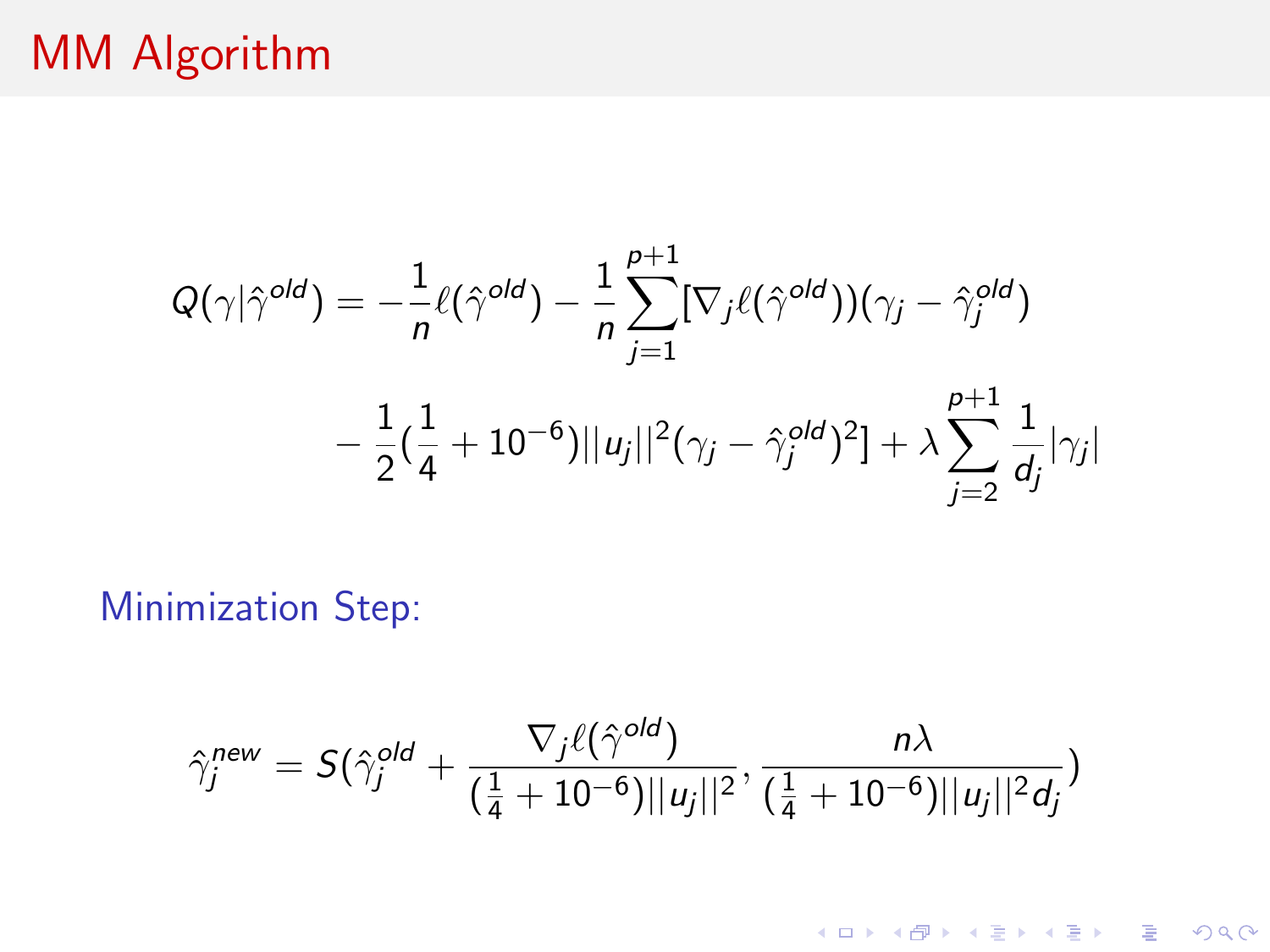## Numerical Experiments

Data

- $\triangleright$  MNIST Data
- $\blacktriangleright$  Left to right: first, second, third principal component



 $\triangleright$  Left to right: twenty-fifth, hundredth, five hundredth principal component